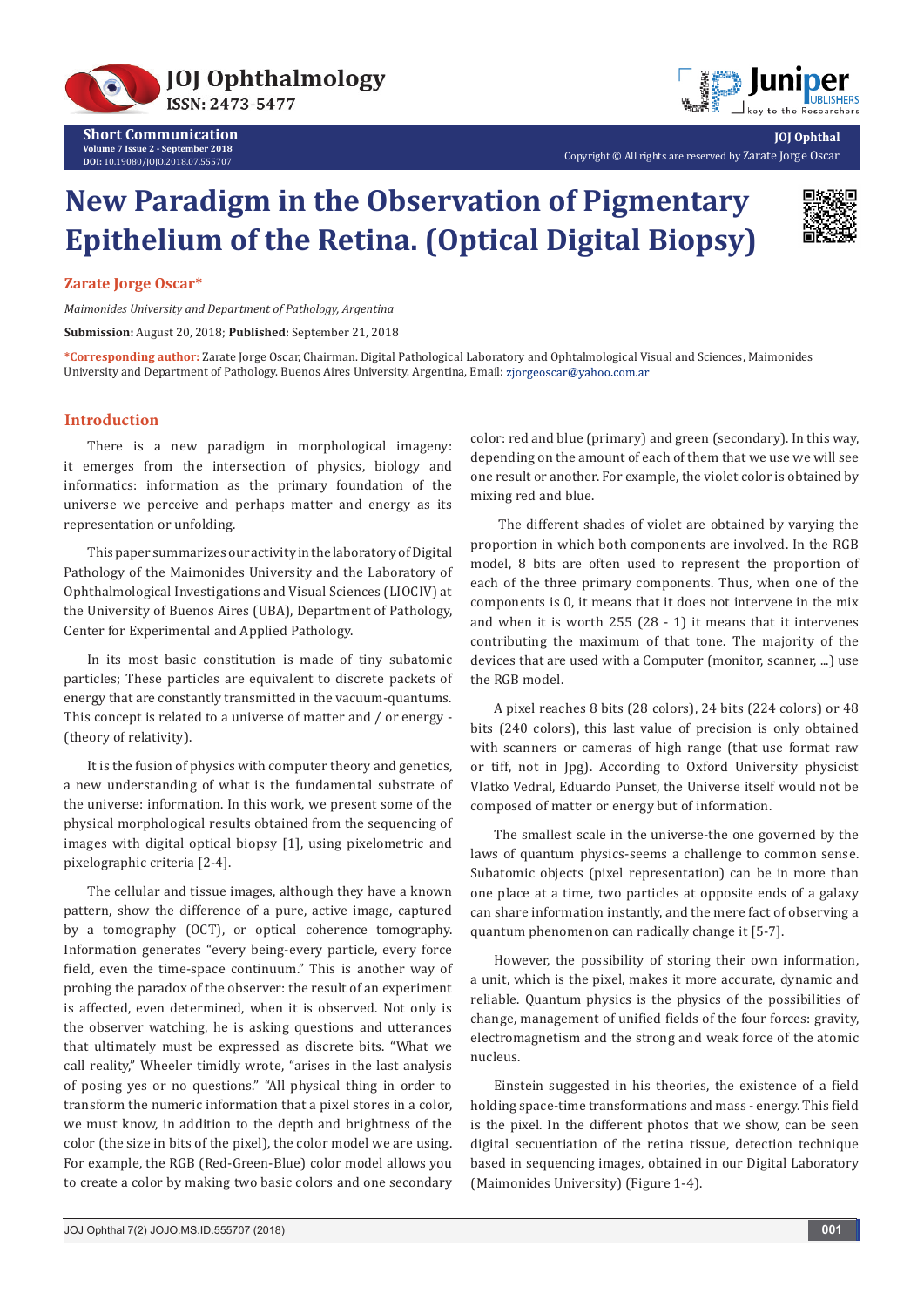# **JOJ Ophthalmology**



**Figure 1:** Panoramic view of digital optical bopsy (of OCT).



**Figure 2:** Pigmentaru epithelium.Phisical aspects.



**Figure 3:** Pigmentary cells of pigmentary epithelium. Phisical aspects. Taken from the OCT subsequent sequencing of imagesnes



**Figure 4:** Panoramic Image pixelographic of retina.

#### **References**

- 1 [Zarate JO, Pelayes D, Singh A \(2012\) Optical Digital Biopsy. A new](http://www.medigraphic.com/cgi-bin/new/resumenI.cgi?IDARTICULO=38018)  [method of tissue and cell identification with ophthalmic applications.](http://www.medigraphic.com/cgi-bin/new/resumenI.cgi?IDARTICULO=38018) [Patología 50\(3\): 179-181.](http://www.medigraphic.com/cgi-bin/new/resumenI.cgi?IDARTICULO=38018)
- 2 [Zárate JO \(2013\) Optical Digital Biopsy. Brush strokes and pixels in the](http://www.openscienceonline.com/journal/archive2?journalId=705&paperId=1658)  [wonderful Latinamerican iconography. Patología 51\(3\): 206-209.](http://www.openscienceonline.com/journal/archive2?journalId=705&paperId=1658)
- 3 [Zárate JO \(2014\) Digital optical biopsy. Possible extension to no other](https://madridge.org/journal-of-ophthalmology/MJOP-1000104.php) [ophthalmic tissue. Patología Rev Latinoam 52: 246-247.](https://madridge.org/journal-of-ophthalmology/MJOP-1000104.php)
- 4 Zarate JO (2014) The pixelometría. New non-Euclidian geometry, biological importance. Patologia 2014 (Mex)
- 5 Zárate JO et al. (2015) Optical Digital Biopsy: Uveal Choroidal Melanoma: Case Report and Update of Technology. Open Science Journal of Clinical Medicine 3(2): 59-63.
- 6 Zarate JO, Pelayes D, Folgar M (2018) La pixelometría aplicada al aislamiento de imágenes, en patología de la retina, con especial referencia al epitelio pigmentario. Highlights of Vitreoretina 11(1).
- 7 Zarate JO, Folgar M, Pelayes D (2016) Digital Optical Biopsy. Scores of pixels for processing images of optical coherence tomography to microscopy. Patología Rev Latinoam 54(4): 206-208.
- **How to cite this article:** Zarate Jorge Oscar. New Paradigm in the Observation of Pigmentary Epithelium of the Retina. (Optical Digital Biopsy). JOJ **OD2 Ophthal.** 2018; 7(2): 555707. DOI: [10.19080/JOJO.2018.07.555707](http://dx.doi.org/10.19080/JOJO.2018.07.555707)